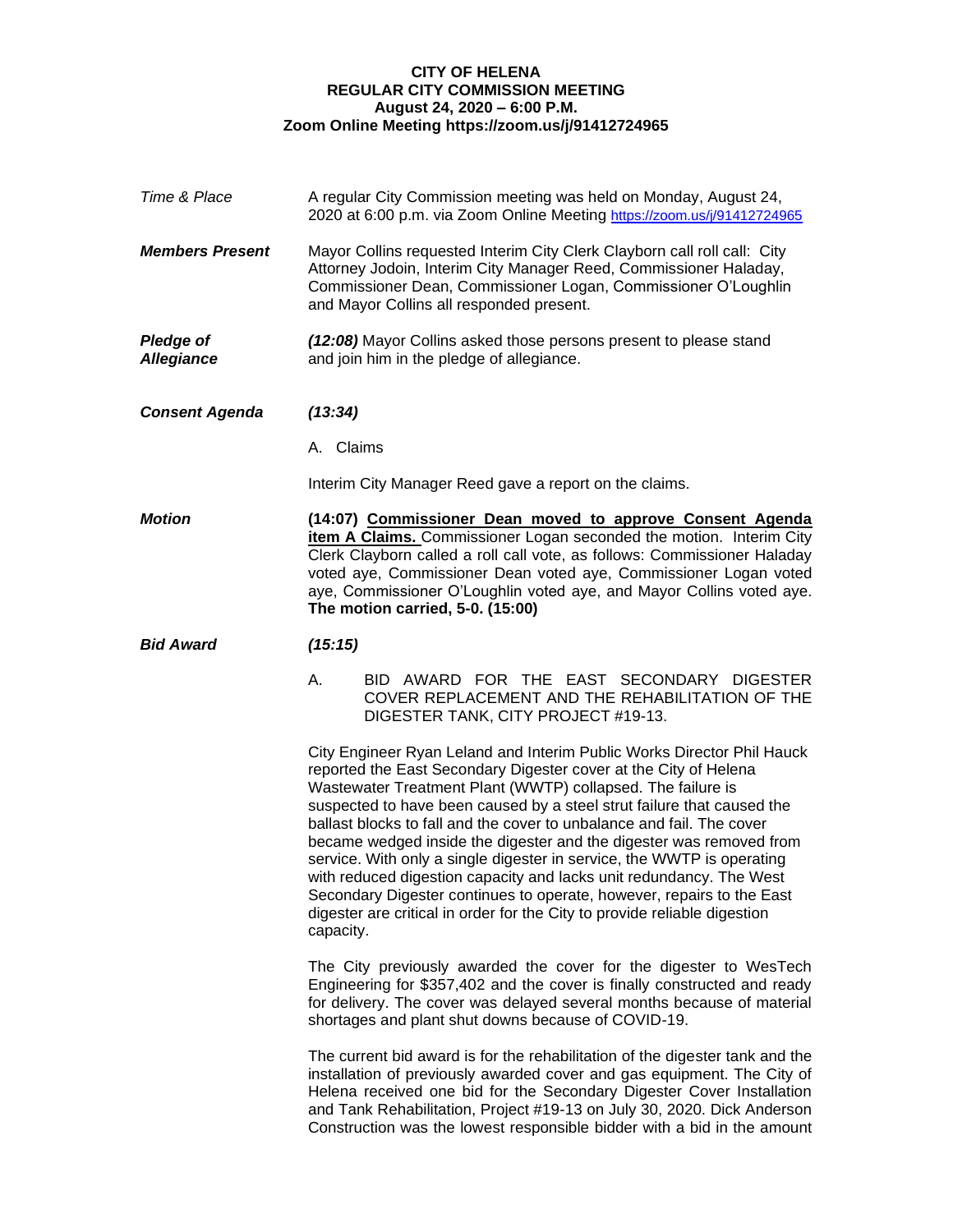of \$576,781.41. The total estimated cost of the project is \$1.1 Million. The cost breakdown is in the attached budget sheet. The project is funded by wastewater fees and budgeted in the Wastewater Treatment Capital Budget. This project will not require any debt service to complete the project.

City staff recommended approval of the award the Secondary Digester Cover Installation and Tank Rehabilitation, Project #19-13 to Dick Anderson Construction \$576,781.41.

Discussion **(18:22)** Commissioner Dean had follow-up questions.

Public Comment **(19:05)** Mayor Collins opened the floor for public comments. None were made.

**Motion (19:15) Commissioner Logan moved to award the Secondary Digester Cover Installation and Tank Rehabilitation, Project #19-13 to Dick Anderson Construction \$576,781.41.** Commissioner Dean seconded the motion. Interim City Clerk Clayborn called a roll call vote, as follows: Commissioner Haladay voted aye, Commissioner Dean voted aye, Commissioner Logan voted aye, Commissioner O'Loughlin voted aye, and Mayor Collins voted aye. **The motion carried, 5-0. (19:54)**

> B. **(19:58)** BID AWARD FOR THE REMODELING OF THE 1ST FLOOR OF THE PILLAR SECTION OF THE LAW & JUSTICE CENTER FOR MUNICIPAL COURT RELOCATION.

> Community Facilities Superintendent Troy Sampson reported The Municipal Court currently occupies court and office space at the Lewis & Clark County courthouse. The County is electing an additional Justice Court Judge who will be taking office in January 2021. The Municipal Court operation needs to relocate their court and offices to the 1<sup>st</sup> floor of the Law & Justice Center Pillar building prior to the January deadline. The proposed space located on the 1<sup>st</sup> floor of the Pillar building currently does not meet the code requirements for occupancy nor is it designed for the courtroom operation and requirements. The 1<sup>st</sup> floor needs to be remodeled to accommodate the Municipal Court. The City of Helena received three bids on August 13, 2020 for the remodel project. The lowest responsible bidder is Abraham Construction Services of Clancy Montana with a base bid of \$488,000.00 and alternate #4 in the amount of \$1,900.00 for a total bid of \$489,900.00

> The City budgeted \$310,000 for the Municipal Court tenant improvements portion of the project. The City and County have budgeted \$650,000 through an inter-cap loan in the Law & Justice Center Capital Improvement Fund for code compliance and mechanical, electrical, and plumbing improvements. The breakdown is in the attached budget worksheet.

> This project will provide a new courtroom and offices that will comply with ADA requirements and will provide for better safety and security for the court employees. Having occupancy in the pillar building is an advantage over having the building sit vacant and brings additional revenue into the Law & Justice Center fund. This project will update lighting and environmental air controls and equipment which will improve the energy efficiency and ultimately decrease the operating costs.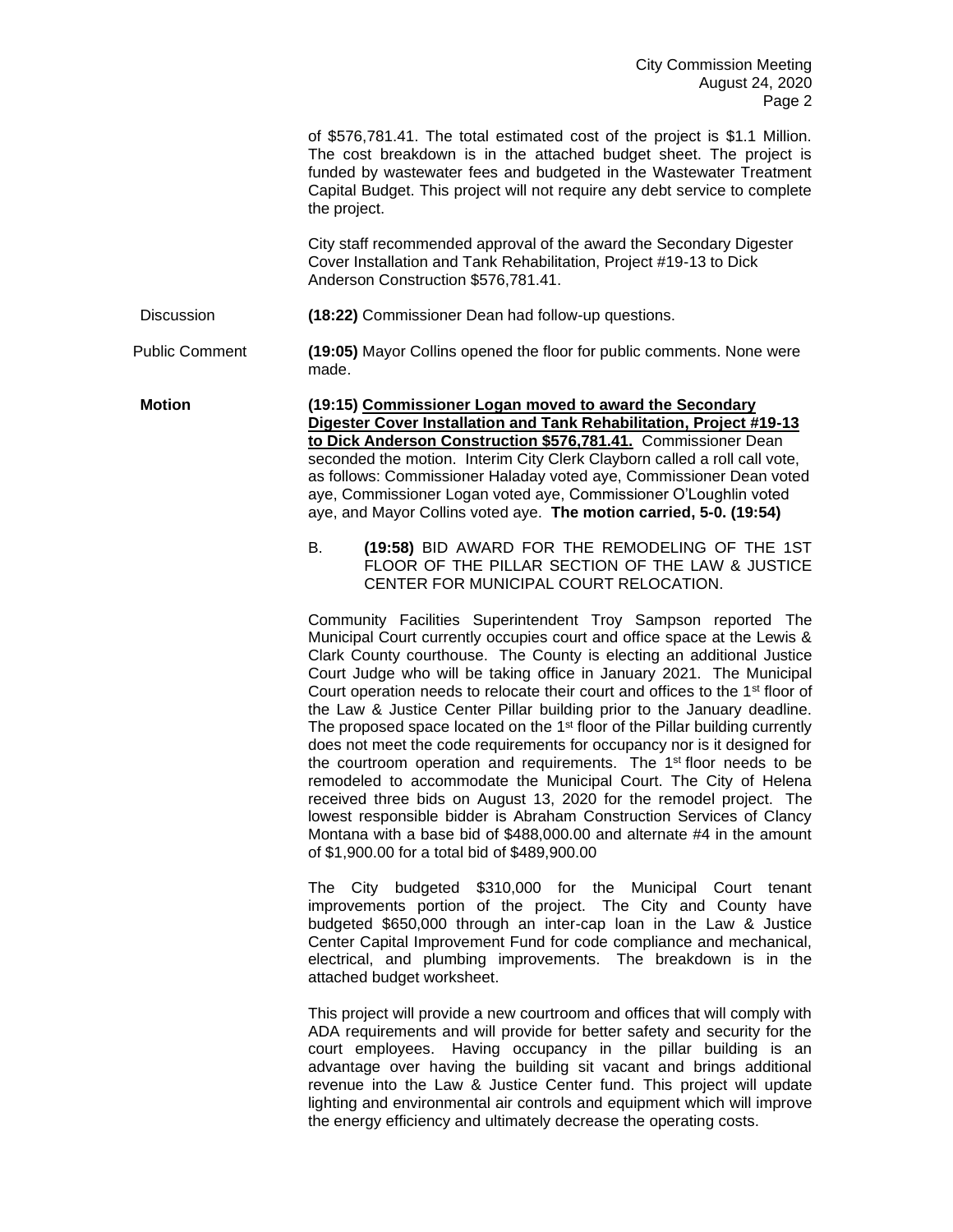| City staff recommended approval of awarding the Base Bid and Additive |  |
|-----------------------------------------------------------------------|--|
| Alternate #4 for the Helena Municipal Court Remodel Project, City     |  |
| Project #20-13 to Abraham Construction Services in the amount of      |  |
| \$489,900,00.                                                         |  |

- Discussion **(24:03)** Commissioner Haladay had follow-up questions. Commissioner Dean had follow-up questions. Commissioner Logan had follow-up questions. Mayor Collins had follow-up questions.
- Public Comment **(49:40)** Mayor Collins opened the floor for public comments. None were made.
- **Motion (49:52) Commissioner Dean moved to award the Base Bid and Additive Alternate #4 of the Helena Municipal Court Remodel Project, City Project #20-13 to Abraham Construction Services in the amount of \$489,900.00.**
- Discussion **(51:35)** Commissioner Logan, Mayor Collins and Commissioner Dean had follow-up discussion to the motion.
- **Motion (54:40)** There was no second to Commissioner Dean's motion. The motion failed.
- Discussion *(54:48)* Commissioner O'Loughlin asked a process question regarding the last motion and whether it needed to be tabled for future discussion.
- **Motion (56:29) Commissioner O'Loughlin moved to table the award to the Base Bid and Additive Alternate #4 of the Helena Municipal Court Remodel Project, City Project #20-13 to Abraham Construction Services in the amount of \$489,900.00.** Commissioner Logan seconded the motion. Interim City Clerk Clayborn called a roll call vote, as follows: Commissioner Haladay voted aye, Commissioner Dean voted nay, Commissioner Logan voted aye, Commissioner O'Loughlin voted aye, and Mayor Collins voted nay. **The motion carried, 3-2. (57:09)**

*Communications from (57:25)* COMMUNICATIONS/PROPOSALS FROM CITY *City Commissioners COMMISSIONERS*

No report given.

*Report of the City Attorney (57:30)*

City Attorney Jodoin had no report.

*Report of the City Manager (57:35)*

Interim City Manager Reed had no report.

*Report from the HCC (57:40)*

Ryan Schwochert gave a report for the Helena Citizen's Council.

*Regular Items (59:37)*

A. CONSIDER A RESOLUTION ANNEXING A 1.05-ACRE PORTION OF TRACT A-1-A-1-A-1-A-1-A AS SHOWN ON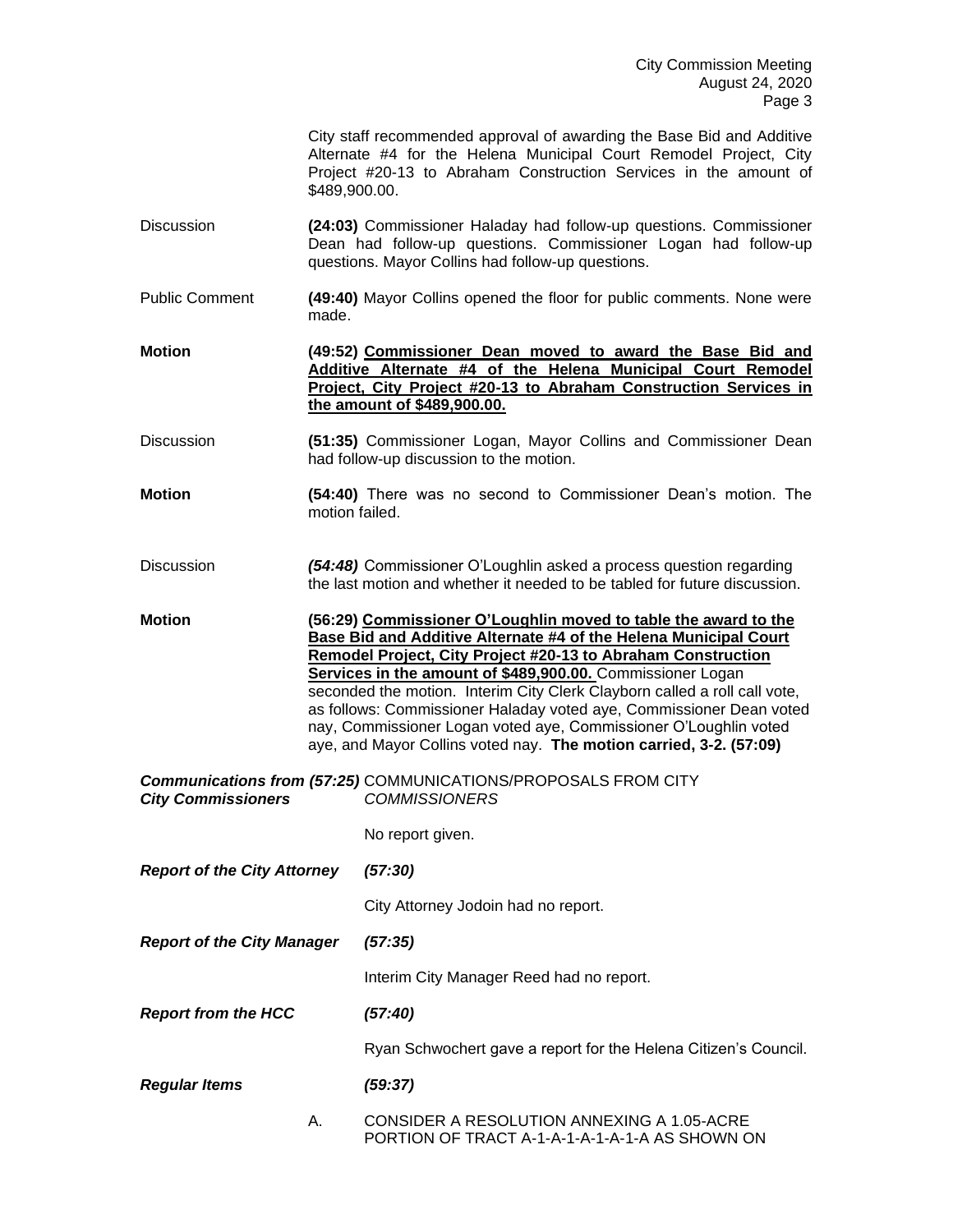CERTIFICATE OF SURVEY (COS) #3321786 GENERALLY LOCATED EAST OF TWILIGHT AVENUE AND NORTH OF RUNKLE PARKWAY IN LEWIS AND CLARK COUNTY, INTO THE CITY OF HELENA, MONTANA.

Staff Report **(1:00:18)** Community Development Director Sharon Haugen and City Planner II Lucy Morell-Gengler reported the owner of this property, Mark Runkle representing Mountain View Meadows LLC, has requested annexation for approximately 1.05 acres as shown on annexation exhibit "A." The annexation area includes the area intended to be the future Twilight Avenue and a small portion to be aggregated into Lot 2, Block 43, of Craftsman Village Phase 1 of Crossroads Amendment at Mountain View Meadows. This annexation request is in conjunction with an amended plat for the dedication of right-of-way (ROW) for the Twilight Avenue extension.

> On May 7, 2012, the Helena City Commission approved the Resolution of Intention to Annex No. 19911 and approved the revised preliminary plat for Crossroads Amendment at Mountain View Meadows Subdivision which includes the subject property. Several phases of the Crossroads at Mountain View Meadows subdivision have been annexed and final platted since that approval. This proposal is a continuation of that development process of the larger subdivision. Conditions for annexation established in Resolution No. 19911 and subsequent amendments have been met for this requested annexation. The property has been prezoned R-4 (Residential) District.

> The applicant is requesting annexation of approximately 1.05 acres to the City of Helena. This proposal is accompanied by a request for accepting the ROW dedication for proposed Twilight Avenue extension. No public hearing is required for these actions. The proposed annexation would facilitate the dedication of ROW extending the current Twilight Avenue to Runkle Parkway connecting the existing street network. This extension of Twilight Avenue would provide city standard access for development of the adjacent property. Therefore, annexing this property is a logical expansion of the city, an opportunity to promote compatible urban growth, and would be consistent with the Helena Growth Policy. Annexation into the city and development to city densities has the potential to reduce vehicle miles traveled in the Helena area.

City staff recommended approval a resolution annexing a 1.05-acre portion of Tract A-1-A-1-A-1-A-1-A as shown on Certificate of Survey (COS) #3321786 generally located east of Twilight Avenue and north of Runkle Parkway in Lewis and Clark County, into the City of Helena, **Montana** 

- B. CONSIDER ACCEPTING THE DEDICATION OF THE SIXTY-FOOT (60) WIDE TWILIGHT AVENUE RIGHT-OF-WAY (ROW) GENERALLY LOCATED EAST OF THE CURRENT TWILIGHT AVENUE TERMINUS, SOUTH OF SWIFT CURRENT STREET, AND NORTH OF RUNKLE PARKWAY, IN THE CITY OF HELENA, LEWIS AND CLARK COUNTY, MONTANA.
- Staff Report Community Development Director Sharon Haugen and City Planner II Lucy Morell-Gengler reported The City has received a request from Mountain View Meadows, LLC to extend Twilight Avenue from its current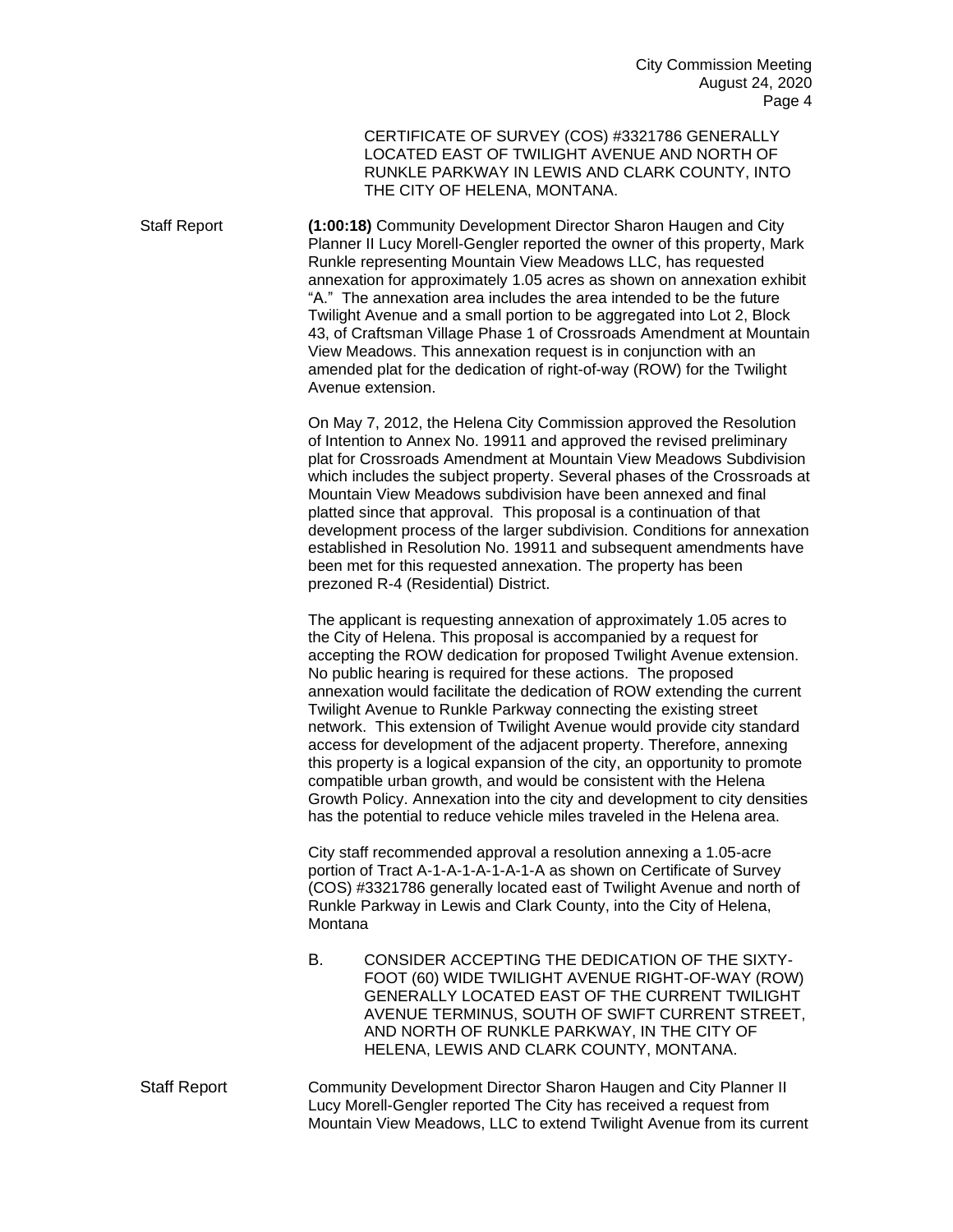terminus to Runkle Parkway. This request is in conjunction with a simultaneous request for annexation of the subject property.

|                       | The location of the Twilight Avenue extension deviates slightly from the<br>earlier preliminary plat street location. The revised street design will<br>change future Ledgestone Street connectivity located north of the subject<br>area. The developer has indicated the street designs in that area will be<br>revised to provide for connectivity plus work with the natural terrain<br>including an existing drainage. Other City design standards, including<br>pedestrian access, will be required upon installation of the street.                                                                                                      |
|-----------------------|-------------------------------------------------------------------------------------------------------------------------------------------------------------------------------------------------------------------------------------------------------------------------------------------------------------------------------------------------------------------------------------------------------------------------------------------------------------------------------------------------------------------------------------------------------------------------------------------------------------------------------------------------|
|                       | The subject survey is exempt from subdivision review per Montana Code<br>Annotated 76-3-201 (1) (h) Exemption for certain divisions of land<br>created for rights-of-way or utility sites and 76-3-207 (1) (a) and (f)<br>boundary line relocations and aggregations. The only component of the<br>plat for City Commission review is the acceptance of Twilight Avenue<br>ROW dedication.                                                                                                                                                                                                                                                      |
|                       | The applicant's objective is for the City to accept the dedication of the<br>subject sixty-foot (60') wide Twilight Avenue ROW extension. The<br>creation of the Twilight Avenue extension will provide for better vehicular<br>connectivity, pedestrian facilities, and access for future development in<br>the area. Accepting the dedication of street ROW will provide better<br>connectivity and a more walkable area which may reduce vehicle miles<br>traveled.                                                                                                                                                                          |
|                       | City staff recommended acceptance of the dedication of the sixty-foot<br>(60') wide Twilight Avenue right-of-way generally located east of the<br>current Twilight Avenue terminus, south of Swift Current Street, and<br>north of Runkle Parkway, in the City of Helena, Lewis and Clark County,<br>Montana.                                                                                                                                                                                                                                                                                                                                   |
| Discussion            | (1:02:57) No comments or questions from the commission.                                                                                                                                                                                                                                                                                                                                                                                                                                                                                                                                                                                         |
| <b>Public Comment</b> | (1:03:07) Mayor Collins opened the floor for public comments. No public<br>comment was made.                                                                                                                                                                                                                                                                                                                                                                                                                                                                                                                                                    |
| <b>Motion</b>         | (1:03:15) Commissioner Haladay moved to approve a resolution<br>annexing a 1.05-acre portion of Tract A-1-A-1-A-1-A-1-A as shown<br>on Certificate of Survey (COS) #3321786 generally located east of<br>Twilight Avenue and north of Runkle Parkway in Lewis and Clark<br><b>County, into the City of Helena, Montana.</b> Commissioner Logan<br>seconded the motion. Interim City Clerk Clayborn called a roll call vote,<br>as follows: Commissioner Haladay voted aye, Commissioner Dean voted<br>aye, Commissioner Logan voted aye, Commissioner O'Loughlin voted<br>aye, and Mayor Collins voted aye. The motion carried, 5-0. (1:04:07)  |
| Motion                | (1:04:15) Commissioner O'Loughlin moved to accept the dedication<br>of the sixty-foot (60') wide Twilight Avenue right-of-way generally<br>located east of the current Twilight Avenue terminus, south of Swift<br>Current Street, and north of Runkle Parkway, in the City of Helena,<br>Lewis and Clark County, Montana. Commissioner Haladay seconded<br>the motion. Interim City Clerk Clayborn called a roll call vote, as follows:<br>Commissioner Haladay voted aye, Commissioner Dean voted aye,<br>Commissioner Logan voted aye, Commissioner O'Loughlin voted aye,<br>and Mayor Collins voted aye. The motion carried, 5-0. (1:04:55) |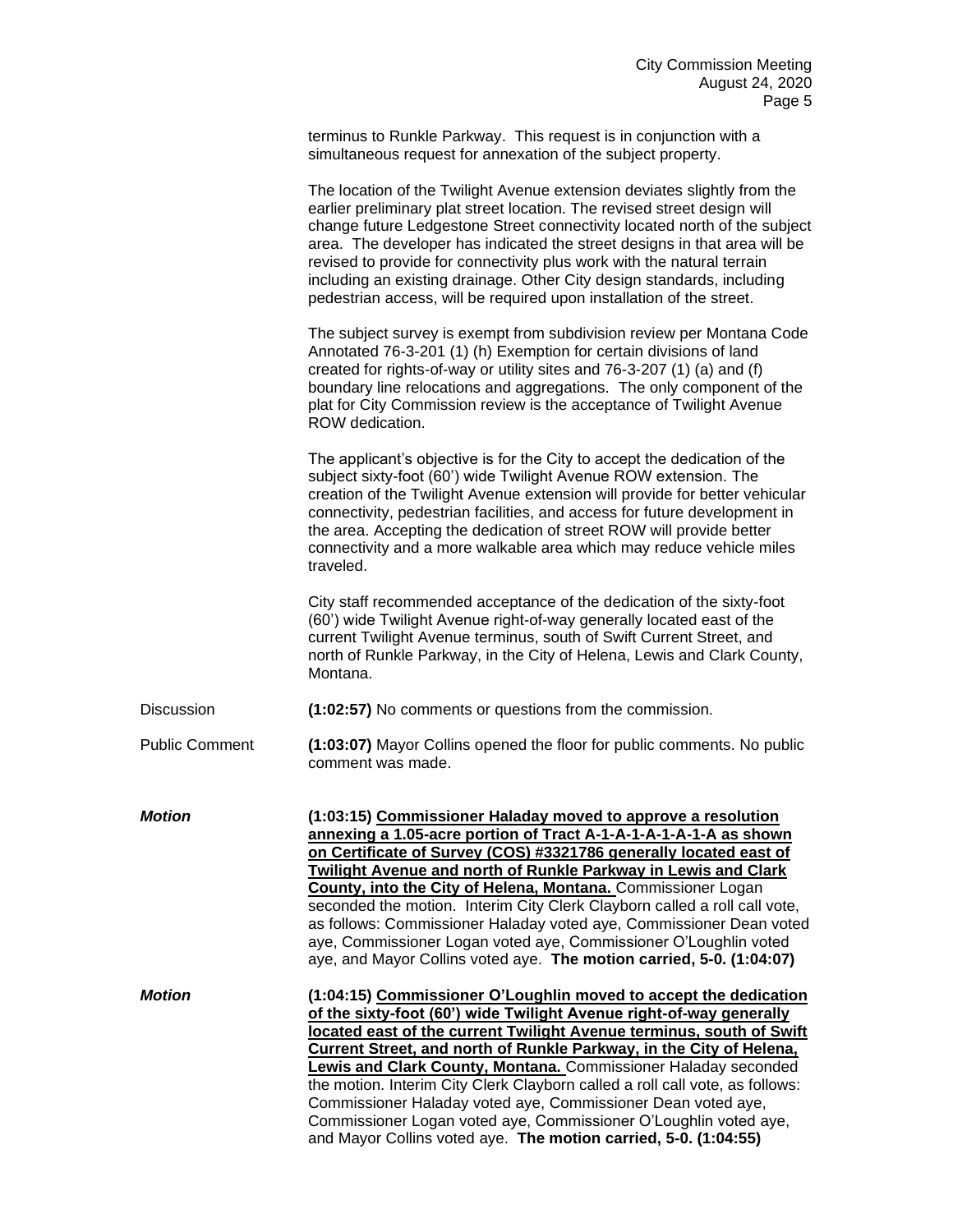C. **(1:04:59)** CONSIDER A RESOLUTION THAT THE CAPITAL MALL AREA WITHIN THE CITY OF HELENA IS A BLIGHTED AREA AND REHABILITATION AND REDEVELOPMENT OR A COMBINATION THEREOF, OF SUCH AREA, IS NECESSARY AND IN THE INTEREST OF PUBLIC HEALTH, SAFETY, MORALS OR WELFARE OF THE RESIDENTS OF HELENA.

Staff Report Community Development Director Sharon Haugen reported the Helena City Commission has directed City staff to begin work necessary for the possible creation of an Urban Renewal District centered in the former Capital Hill Mall area. The creation of the district could result in the potential of using tax increment financing (TIF) to make any needed public improvements that might encourage redevelopment and development of the area. The City of Helena hired Better City, Inc to identify and document blight factors within the Capitol Hill District. The proposed boundary for the district is a block north of Prospect Avenue, extending one block south of 11th Street, bounded to the west by N. Dakota Street and to the east by I-15, including a number of hotel parcels around the highway interchange. It also includes the Samuel V. Stewart Homes development managed by the Helena Housing Authority, located on a block bounded by Billings Avenue, Butte Avenue, and Roberts Street, as shown on the attached map. Better City has completed a Statement of Blight to document the existence of potentially blighted conditions that would meet the definition of blight as defined in MCA 7-15-4206 (2). Based upon the findings in the Statement of Blight, the Commission may want to consider the development of an Urban Renewal Plan for the area. These are prerequisites to allowing the City of Helena to exercise its powers under Title 7, Chapter 15, Parts 42 and 43 of the Montana Code Annotated. The creation of the TIF district allows the City to use the increase in the tax base (tax increment) to help fund improvements in the area. The draft Statement of Blight was completed after interviews with various City staff, property owners in the district, and through a review of existing information available through the Department of Revenue, the Growth Policy and other documents. The School District and the County received separate notices. The draft Statement of Bight is available on the website and draft copies have been sent to each of the stakeholders.

> The passage of this resolution will result in the creation of an Urban Renewal Plan and will enable the use of TIF funds for redevelopment in the area. TIF is one of the few mechanisms that local governments have to encourage investment and to diversify tax base. TIF funds can be used to make infrastructure improvements that benefit the public and allow for orderly growth. All of the uses for TIF funds will be based on the goals and the objectives developed in the Capitol Hill Urban Renewal Plan. TIF may be available for use to increase the energy efficiency of publicly owned structures and to make possible improvements recommended by the Citizens Conservation Board related to development of the area. All of the uses for TIF funds will be based on the goals and the objectives developed in the Capitol Hill Urban Renewal Plan. The creation of a TIF district freezes the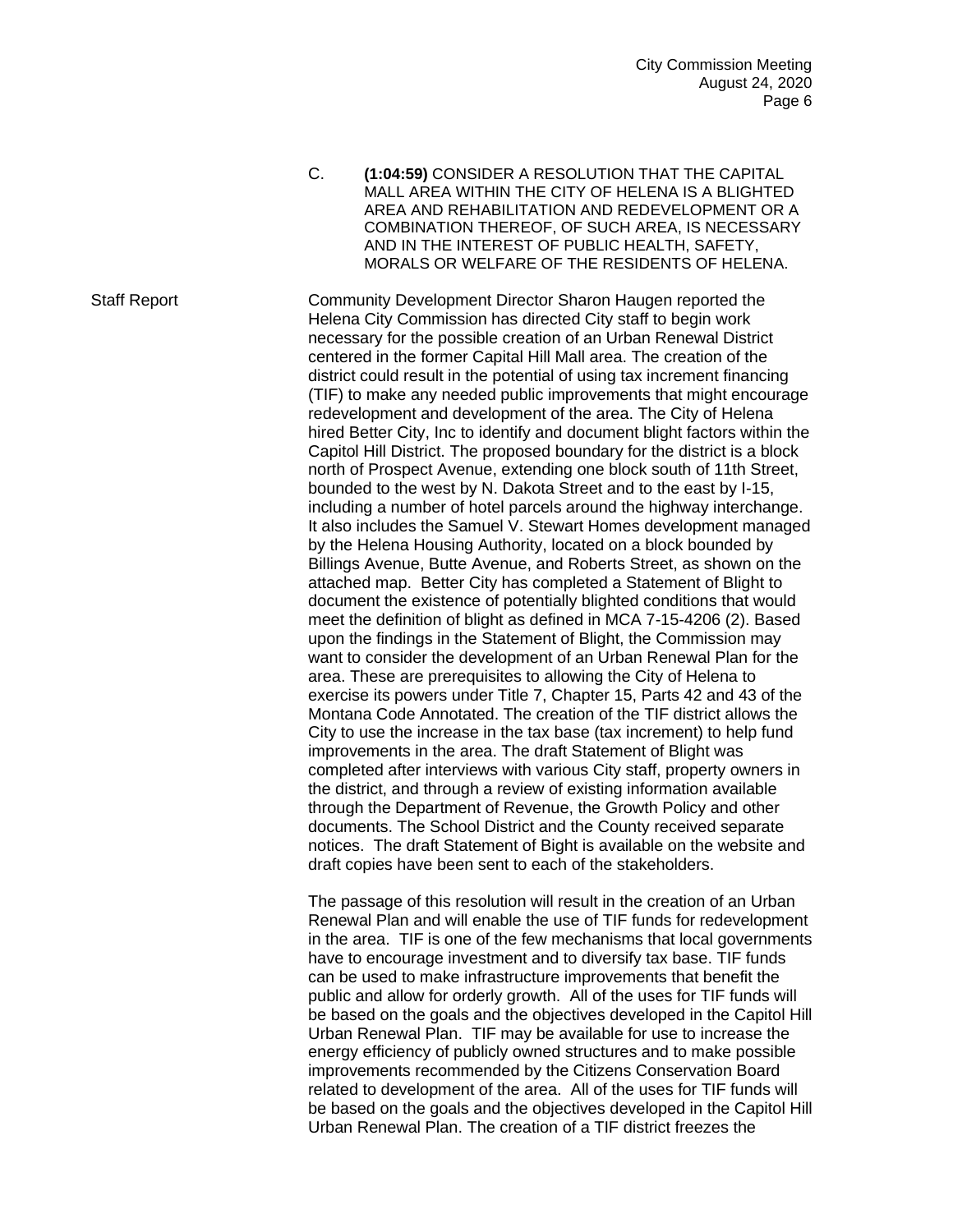|                       | property tax revenues derived from the increased value of any<br>property improvements for the city, county, and the school district for<br>at least 15 years. Any increased costs in overall services will have to<br>be paid for by the existing tax base and increases in the tax base in<br>the other parts of the city.                                                                                                                                                                                                                                                                                                                                                                                                                                                                                                                                                                                                                                                                                                                                                                                                                                                                                                                                                                                                                                                                                                                                                                  |
|-----------------------|-----------------------------------------------------------------------------------------------------------------------------------------------------------------------------------------------------------------------------------------------------------------------------------------------------------------------------------------------------------------------------------------------------------------------------------------------------------------------------------------------------------------------------------------------------------------------------------------------------------------------------------------------------------------------------------------------------------------------------------------------------------------------------------------------------------------------------------------------------------------------------------------------------------------------------------------------------------------------------------------------------------------------------------------------------------------------------------------------------------------------------------------------------------------------------------------------------------------------------------------------------------------------------------------------------------------------------------------------------------------------------------------------------------------------------------------------------------------------------------------------|
|                       | City staff requested a motion to approve a resolution that the Capital<br>Mall Area within the City of Helena is a blighted area and<br>rehabilitation and redevelopment or a combination thereof, of such<br>area, is necessary and in the interest of public health, safety, morals<br>or welfare of the residents of Helena.                                                                                                                                                                                                                                                                                                                                                                                                                                                                                                                                                                                                                                                                                                                                                                                                                                                                                                                                                                                                                                                                                                                                                               |
| <b>Discussion</b>     | (1:16:21) Commissioner Dean had follow-up questions.<br>Commissioner O'Loughlin had follow-up questions. Commissioner<br>Logan had follow-up questions. Commissioner Haladay had follow-up<br>questions.                                                                                                                                                                                                                                                                                                                                                                                                                                                                                                                                                                                                                                                                                                                                                                                                                                                                                                                                                                                                                                                                                                                                                                                                                                                                                      |
| <b>Public Comment</b> | (1:33:15) Evan Hammer provided public comment.                                                                                                                                                                                                                                                                                                                                                                                                                                                                                                                                                                                                                                                                                                                                                                                                                                                                                                                                                                                                                                                                                                                                                                                                                                                                                                                                                                                                                                                |
| <b>Motion</b>         | (1:35:05) Commissioner O'Loughlin moved to approve a resolution<br>that the Capital Mall Area within the City of Helena is a blighted area<br>and rehabilitation and redevelopment or a combination thereof, of<br>such area, is necessary and in the interest of public health, safety,<br>morals or welfare of the residents of Helena. Commissioner Haladay<br>seconded the motion. Interim City Clerk Clayborn called a roll call vote,<br>as follows: Commissioner Haladay voted aye, Commissioner Dean voted<br>aye, Commissioner Logan voted aye, Commissioner O'Loughlin voted<br>aye, and Mayor Collins voted aye. The motion carried, 5-0. (1:35:45)                                                                                                                                                                                                                                                                                                                                                                                                                                                                                                                                                                                                                                                                                                                                                                                                                                |
|                       | D.<br>(1:35:50) CONSIDER A RESOLUTION OF INTENTION TO SET<br>FEES CHARGED FOR USE OF THE HELENA CIVIC CENTER<br>AND REPEAL RESOLUTION NO. 20353                                                                                                                                                                                                                                                                                                                                                                                                                                                                                                                                                                                                                                                                                                                                                                                                                                                                                                                                                                                                                                                                                                                                                                                                                                                                                                                                               |
| <b>Staff Report</b>   | Parks, Recreation & Open Lands Director Kristi Ponozzo reported the<br>Helena Civic Center will not be able to host large events of more than<br>250 people, at least through the end of this year. This impacts almost<br>every booking the Civic Center had, or would have had for the<br>remainder of the year. It also impacts most clients and their ability to<br>generate ticket revenue from in-person seating. City staff are working<br>with clients to scale back and/or reschedule their events, but there is<br>a need to offer some different pricing options for smaller events,<br>and/or different events, such as events where groups want to book<br>the venue and not do a live show, but instead stream the event.<br>Several fee updates are also needed. Some of the new, or updated<br>fees, that are not COVID related, represent an increase and some<br>are just new fees that haven't been in the schedule before, such as a<br>lounge area rental. The Parks Department would like to consider<br>special COVID fees for the Civic Center specifically to address<br>facilitating continued operations and community use of the facility<br>during the pandemic, within a reasonable price structure. City staff<br>would also like to update some existing fees and the Civic Center Fee<br>Schedule will need to be amended, which is set in resolution by the<br>commission. City staff proposed the following fees as laid out in the<br>attached Exhibit A. |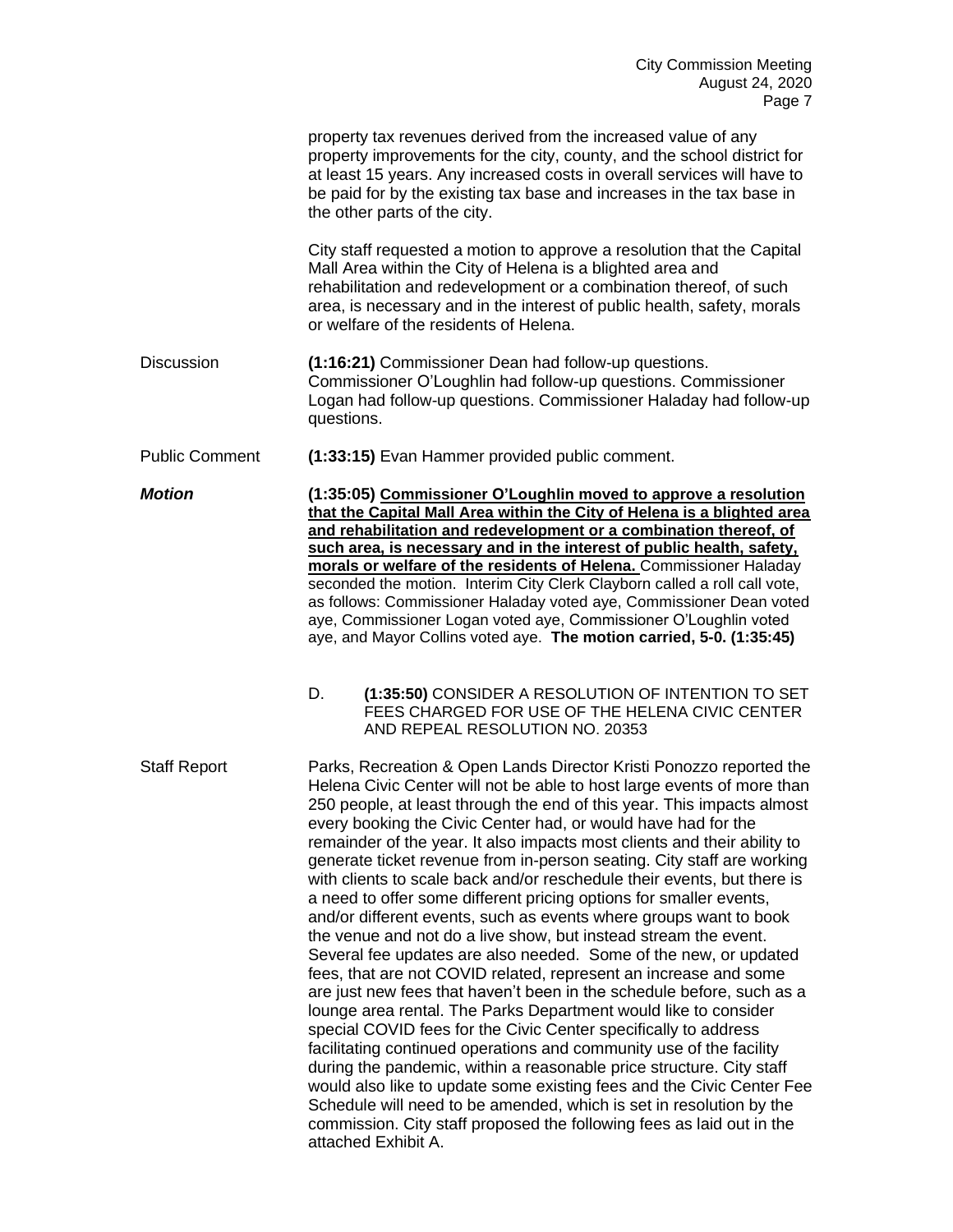|                                                     | City staff asked for a Motion to Approve Resolution of Intention to Set<br>Fees Charged for Use of the Helena Civic Center and Repeal<br>Resolution No. 20353 and set a Public Hearing date of September<br>28, 2020                                                                                                                                                                                                                                                                                                                                                                                                                                                                                                                                                                                                                           |  |  |  |
|-----------------------------------------------------|------------------------------------------------------------------------------------------------------------------------------------------------------------------------------------------------------------------------------------------------------------------------------------------------------------------------------------------------------------------------------------------------------------------------------------------------------------------------------------------------------------------------------------------------------------------------------------------------------------------------------------------------------------------------------------------------------------------------------------------------------------------------------------------------------------------------------------------------|--|--|--|
| <b>Discussion</b>                                   | (1:39:37) Commissioner Dean had follow-up questions and would like<br>the new version of the Amended Draft to be noted in the minutes.<br>Commissioner Haladay had follow-up questions. Commissioner<br>O'Loughlin had a follow-up questions.                                                                                                                                                                                                                                                                                                                                                                                                                                                                                                                                                                                                  |  |  |  |
| <b>Public Comment</b>                               | (1:41:50) Alan R. Scott provided public comment. Bridget Johnston<br>had public comment.                                                                                                                                                                                                                                                                                                                                                                                                                                                                                                                                                                                                                                                                                                                                                       |  |  |  |
| <b>Motion</b>                                       | (1:51:21) Commissioner O'Loughlin moved to approve a<br><b>Resolution of Intention to Set Fees Charged For Use of the</b><br>Helena Civic Center as proposed in amended "Exhibit A" and<br>Repeal Resolution No. 20353 and set a Public Hearing date of<br>September 28, 2020 Commissioner Dean seconded the motion.<br>Interim City Clerk Clayborn called a roll call vote, as follows:<br>Commissioner Haladay voted aye, Commissioner Dean voted aye,<br>Commissioner Logan voted aye, Commissioner O'Loughlin voted<br>aye, and Mayor Collins voted aye. The motion carried, 5-0.<br>(1:51:58)                                                                                                                                                                                                                                             |  |  |  |
|                                                     | <b>Board Appointments (1:52:22)</b> Mayor Collins inadvertently missed agenda item #3, Board<br>Appointments and has come back to this agenda item before moving<br>on to Regular Item "E".                                                                                                                                                                                                                                                                                                                                                                                                                                                                                                                                                                                                                                                    |  |  |  |
| <b>Helena Citizens</b><br><b>Conservation Board</b> | Appointment of Brian Solan to fulfill the remaining items on Helena<br>Citizen's Conservation Board. Term will begin upon appointment and<br>expire on January 29, 2023.                                                                                                                                                                                                                                                                                                                                                                                                                                                                                                                                                                                                                                                                       |  |  |  |
|                                                     | Appointment of Shane Sader to fulfill the remaining term on the<br>Helena Citizen's Conservation Board. Term will begin upon<br>appointment and expire on January 29, 2023.                                                                                                                                                                                                                                                                                                                                                                                                                                                                                                                                                                                                                                                                    |  |  |  |
| <b>Motion</b>                                       | (1:53:08) Commissioner Logan moved to approve the following<br>board appointments to the Helena Citizen's Conservation Board<br>for the appointment of Brian Solan to fulfill the remaining term<br>on the CCB as business or building industry representative.<br>Term will begin upon appointment and expire on January 29,<br>2023. The appointment of Shane Sader to fulfill the remaining<br>term on the CCB as a student leader representative. Term will<br>begin upon appointment and expire on January 29, 2023.<br>Commissioner Dean seconded the motion. Interim City Clerk<br>Clayborn called a roll call vote, as follows: Commissioner Haladay<br>voted aye, Commissioner Dean voted aye, Commissioner Logan<br>voted aye, Commissioner O'Loughlin voted aye, and Mayor Collins<br>voted aye. The motion carried, 5-0. (1:54:22) |  |  |  |

*Public Hearings* **(1:54:24)**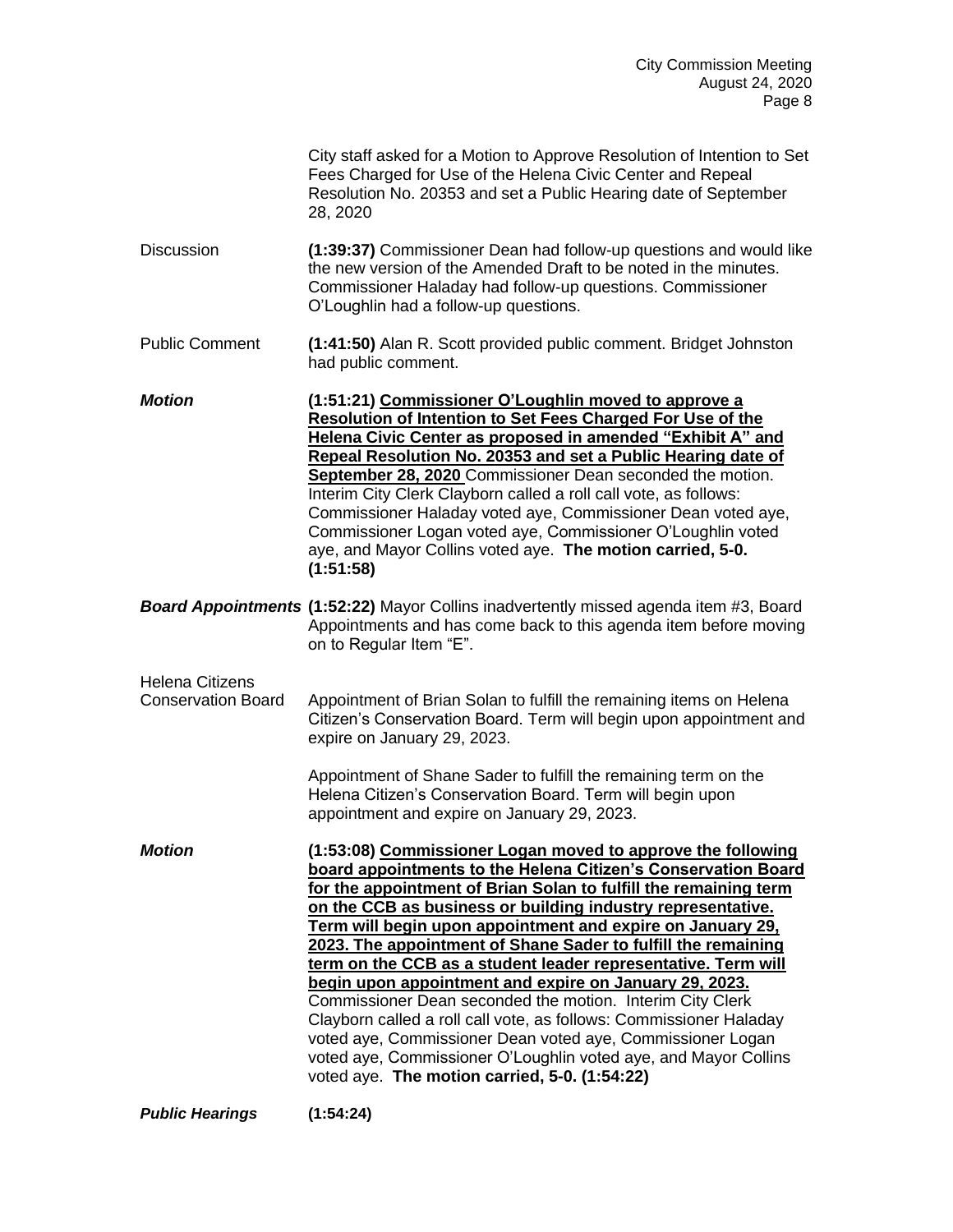|                       | A. CONSIDER A FINAL RESOLUTION TO APPROVE THE WORK<br>PLAN AND BUDGET FOR THE BUSINESS IMPROVEMENT<br>DISTRICT AND LEVY AN ASSESSMENT ON ALL PROPERTY<br>WITHIN THE DISTRICT FOR FISCAL YEAR 2021.                                                                                                                                                                                                                                                                                                                                                                                                                      |  |  |  |
|-----------------------|-------------------------------------------------------------------------------------------------------------------------------------------------------------------------------------------------------------------------------------------------------------------------------------------------------------------------------------------------------------------------------------------------------------------------------------------------------------------------------------------------------------------------------------------------------------------------------------------------------------------------|--|--|--|
| Staff report          | Budget Analyst Sara McConnell reported Move to approve a resolution<br>of intention authorizing the city manager to enter into a buy-sell<br>agreement to sell 2,259 square feet of unused city property in the Belt<br>View Planned Unit Development along Comstock Road in the City of<br>Helena, Montana, and setting a public hearing date of September 28,<br>2020.                                                                                                                                                                                                                                                |  |  |  |
|                       | The BID is requesting a change to the assessment methodology. The<br>complete methodology is outlined in the attached resolution of intention<br>and is in accordance with the prescribed methodologies allowed by state<br>law (7-12-1133, MCA). The BID's proposal is that, after receiving public<br>comment, the City Commission approve the work plan and budget, and<br>levy an assessment to defray the cost thereof for fiscal year 2021 as<br>submitted. The annual assessment approved by the City Commission<br>will be placed on the calendar year 2020 tax bills of the properties within<br>the district. |  |  |  |
|                       | City staff requested a motion to approve a resolution approving the work<br>plan and budget for the Business Improvement District and levying an<br>assessment on all property with the district for fiscal year 2021.                                                                                                                                                                                                                                                                                                                                                                                                  |  |  |  |
| Discussion            | (1:56:03)<br>No discussion from the Commission.                                                                                                                                                                                                                                                                                                                                                                                                                                                                                                                                                                         |  |  |  |
| <b>Public Comment</b> | Mayor Collins opened up the floor for public comment.<br>(1:56:06)<br>No public comment was made.                                                                                                                                                                                                                                                                                                                                                                                                                                                                                                                       |  |  |  |
| <b>Motion</b>         | (1:56:49) Commissioner Logan to approve a resolution approving<br>the work plan and budget for the Business Improvement District<br>and levying an assessment on all property with the district for<br>fiscal year 2021. Commissioner Dean seconded the motion. Interim<br>City Clerk Clayborn called a roll call vote, as follows: Commissioner<br>Haladay abstained from voting, Commissioner Dean voted aye,<br>Commissioner Logan voted aye, Commissioner O'Loughlin voted<br>aye, and Mayor Collins voted aye. The motion carried, 4-0, with<br>abstention.                                                        |  |  |  |
|                       | B. CONSIDER A RESOLUTION APPROVING THE WORK PLAN AND<br>BUDGET FOR THE TOURISM BUSINESS IMPROVEMENT<br>DISTRICT AND LEVYING AN ASSESSMENT ON ALL PROPERTY<br>WITHIN THE DISTRICT FOR FISCAL YEAR 2021.                                                                                                                                                                                                                                                                                                                                                                                                                  |  |  |  |
| <b>Staff Report</b>   | Budget Analyst Sara McConnell reported On August 22, 2018, the City<br>Commission passed Resolution 20473, which created the TBID for a<br>period of ten years pursuant to 7-12-1101, MCA. State law (7-12-1132,<br>MCA) requires the TBID to submit its annual budget and work plan to the<br>City Commission for approval and to recommend a method of levying an<br>assessment on the property within the district to defray the cost of the<br>work plan and budget. On July 27, 2020 the FY21 budget and work plan<br>were presented to the Commission. After discussion, a Resolution of                          |  |  |  |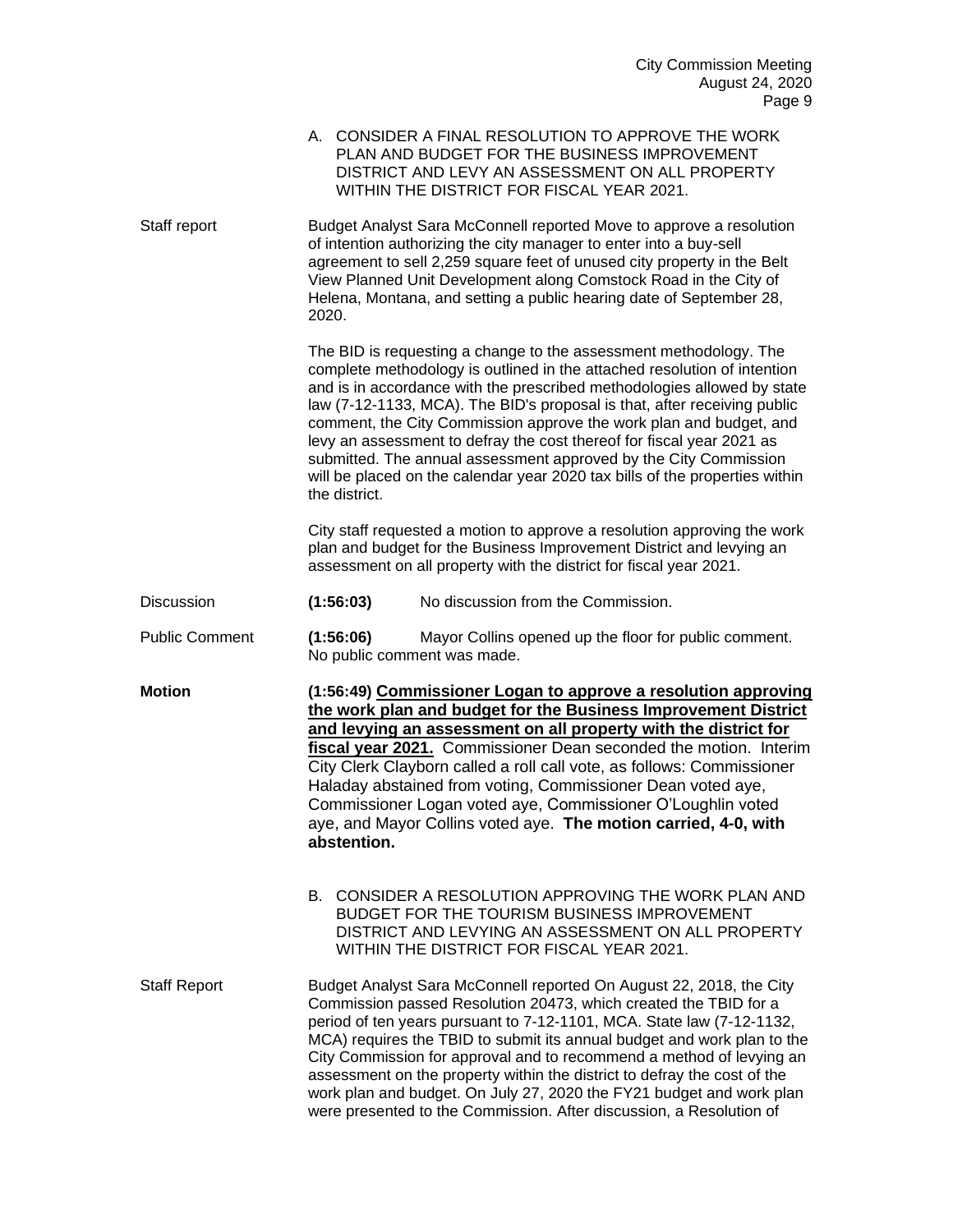Intention was approved by the Commission and a public hearing set for August 24, 2020 to consider a final resolution.

The TBID is not requesting a change to the assessment methodology. The TBID's proposal is that, after receiving public comment, the City Commission approve the work plan and budget and levy an assessment to defray the costs thereof for fiscal year 2021 as submitted. The annual assessment approved by the City Commission will be placed on the calendar year 2020 tax bills of the properties within the district. Approval of the resolution allows for public input on the TBID's work plan and budget. Commission approval of the budget and work plan will meet state law requirements.

City staff requested a motion to approve the resolution approving the work plan and budget for the Tourism Business Improvement District and levying an assessment on all property within the district for fiscal year 2021.

Discussion **(1:58:48)** No discussion from the Commission

Public Comments **(1:58:59)** Mayor Collins opened up the floor for public comment. No public comment was made.

**Motion (1:59:17) Commissioner Dean moved to approve the resolution approving the work plan and budget for the Tourism Business Improvement District and levying an assessment on all property within the district for fiscal year 2021.**Commissioner Haladay seconded the motion. Interim City Clerk Clayborn called a roll call vote, as follows: Commissioner Haladay voted aye, Commissioner Dean voted aye, Commissioner Logan voted aye, Commissioner O'Loughlin voted aye, and Mayor Collins voted aye. **The motion carried, 5-0. (2:00:01)**

*Regular Items* **(2:00:11)**

E. CONSIDER A RESOLUTION OF INTENTION AUTHORIZING THE CITY MANAGER TO ENTER INTO A BUY-SELL AGREEMENT TO SELL 2,259 SQUARE FEET OF UNUSED CITY PROPERTY IN THE BELT VIEW PLANNED UNIT DEVELOPMENT ALONG COMSTOCK ROAD IN THE CITY OF HELENA, MONTANA

Staff Report Parks, Recreation & Open Lands Director Kristi Ponozzo reported City owns the undefined Belt View Planned Unit Development Common Area ("Property"). The property was previously owned by the homeowner's association to satisfy subdivision parkland dedication. The association failed to pay property taxes on the common area and Lewis and Clark County came to own the property via tax deed. Subsequent quit claim deeds transferred ownership to the City and removed the restriction that the Property be used "only for the purposes of parks, recreation, open space, preservation of natural drainage ways, and management of stormwater runoff." The attached memo explains the history of the Property. Property owners at 10 Comstock Road ("Jennings") would like to purchase 2,259 square feet of the Property adjacent to their property to provide for a more permanent access to their property. Jennings' currently have an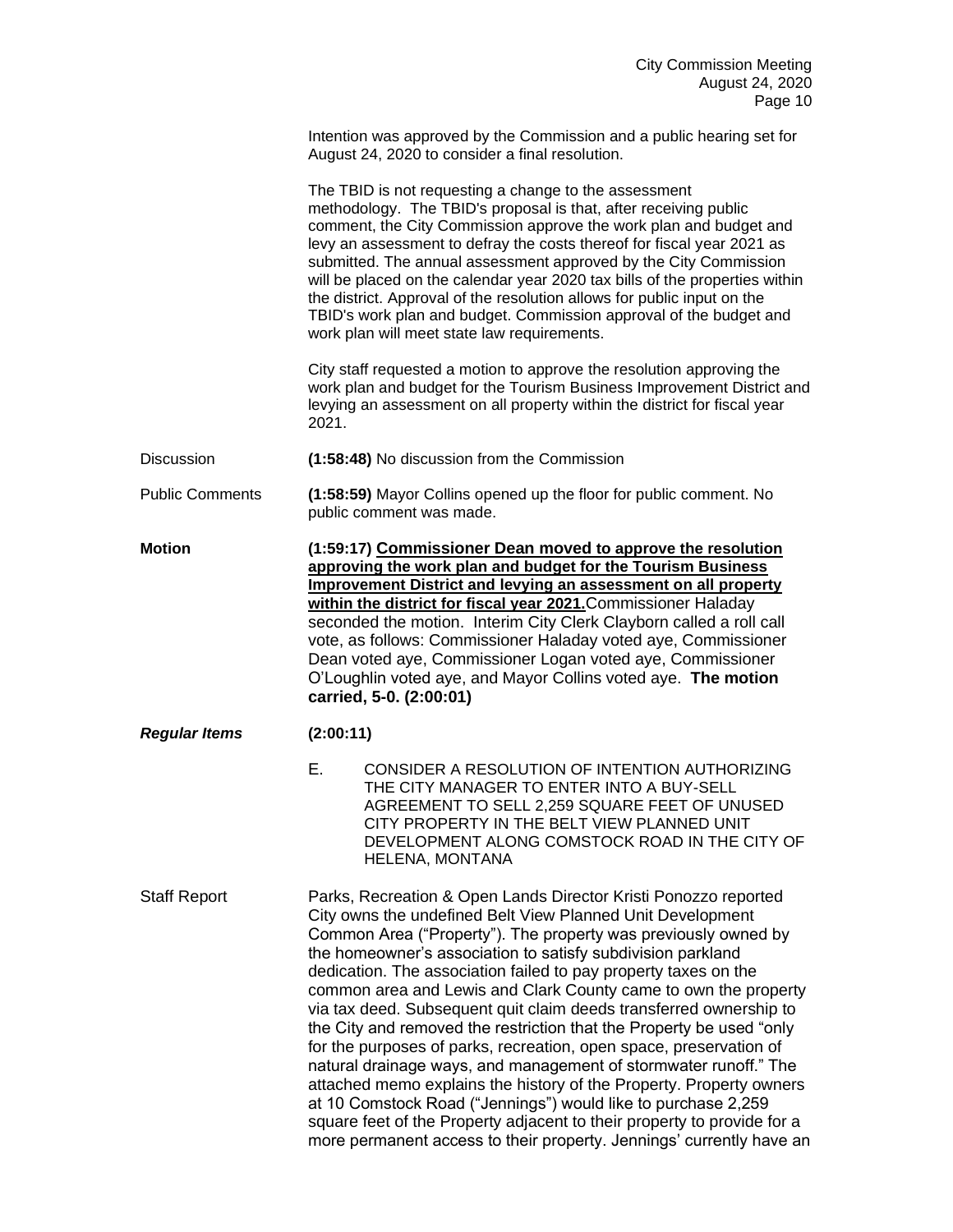|                        | easement for access. They would like to acquire the property<br>between their house and the street as is seen on the attached map<br>(Exhibit A). The property the Jennings' would like to purchase is<br>sandwiched between two private parcels.                                                                                                                                                                                                                                                                                                                                                                                                                                     |
|------------------------|---------------------------------------------------------------------------------------------------------------------------------------------------------------------------------------------------------------------------------------------------------------------------------------------------------------------------------------------------------------------------------------------------------------------------------------------------------------------------------------------------------------------------------------------------------------------------------------------------------------------------------------------------------------------------------------|
|                        | The Parks Department proposes direct sale of the property to the<br>landowners following HCC 1-4-17. City staff recommends a<br>methodology used for right-of-way vacation transfer fee (average<br>DOR Fair Market value of nearby property/square feet). That would<br>be \$7.40 per square foot X 2,259 square feet for \$16,716.60. The<br>advantage would be the disposal of small area of land with little public<br>use benefit and that is already encumbered by an easement.                                                                                                                                                                                                 |
|                        | City staff requested a motion to approve a resolution of intention<br>authorizing the city manager to enter into a buy-sell agreement to sell<br>2,259 square feet of unused city property in the Belt View Planned<br>Unit Development along Comstock Road in the City of Helena,<br>Montana, and setting a public hearing date of September 28, 2020.                                                                                                                                                                                                                                                                                                                               |
| <b>Discussion</b>      | (2:02:29) No discussion from the Commission                                                                                                                                                                                                                                                                                                                                                                                                                                                                                                                                                                                                                                           |
| <b>Public Comments</b> | (2:02:35) Mayor Collins opened up the floor for public comment. No<br>public comment was made.                                                                                                                                                                                                                                                                                                                                                                                                                                                                                                                                                                                        |
| <b>Motion</b>          | (2:02:53) Commissioner Logan moved to approve a resolution<br>of intention authorizing the city manager to enter into a buy-sell<br>agreement to sell 2,259 square feet of unused city property in<br>the Belt View Planned Unit Development along Comstock Road<br>in the City of Helena, Montana, and setting a public hearing<br>date of September 28. Commissioner Haladay seconded the<br>motion. Interim City Clerk Clayborn called a roll call vote, as follows:<br>Commissioner Haladay voted aye, Commissioner Dean voted aye,<br>Commissioner Logan voted aye, Commissioner O'Loughlin voted<br>aye, and Mayor Collins voted aye. The motion carried, 5-0.<br>(2:03:48)     |
| <b>Public Hearings</b> |                                                                                                                                                                                                                                                                                                                                                                                                                                                                                                                                                                                                                                                                                       |
|                        | C. (2:03:50) CONSIDER ACCEPTANCE OF EDWARD BYRNES<br>MEMORIAL JUSTICE ASSISTANCE GRANT (JAG)                                                                                                                                                                                                                                                                                                                                                                                                                                                                                                                                                                                          |
| <b>Staff Report</b>    | Police Chief Steve Hagen reported The Helena Police Department has<br>received funding from the Federal Bureau of Justice Assistance (BJA) for<br>the past 19 years.                                                                                                                                                                                                                                                                                                                                                                                                                                                                                                                  |
|                        | The HPD is proposing to use its award to supplement a full-time<br>detective's position that has been located in the Lewis and Clark County<br>Attorney's Office. The detective serves as the liaison between the police<br>department, county attorney's office, and the city prosecutor's office. This<br>role allows him to coordinate information and developments from both<br>law enforcement and prosecutors on case investigations. The detective<br>actively works with the prosecution to prepare for trials and attends trials<br>as a law enforcement expert. This grant requires the City of Helena and<br>Lewis and Clark County Sheriff's Office to jointly submit the |

application. The allocation is set by the BJA for both the City of Helena